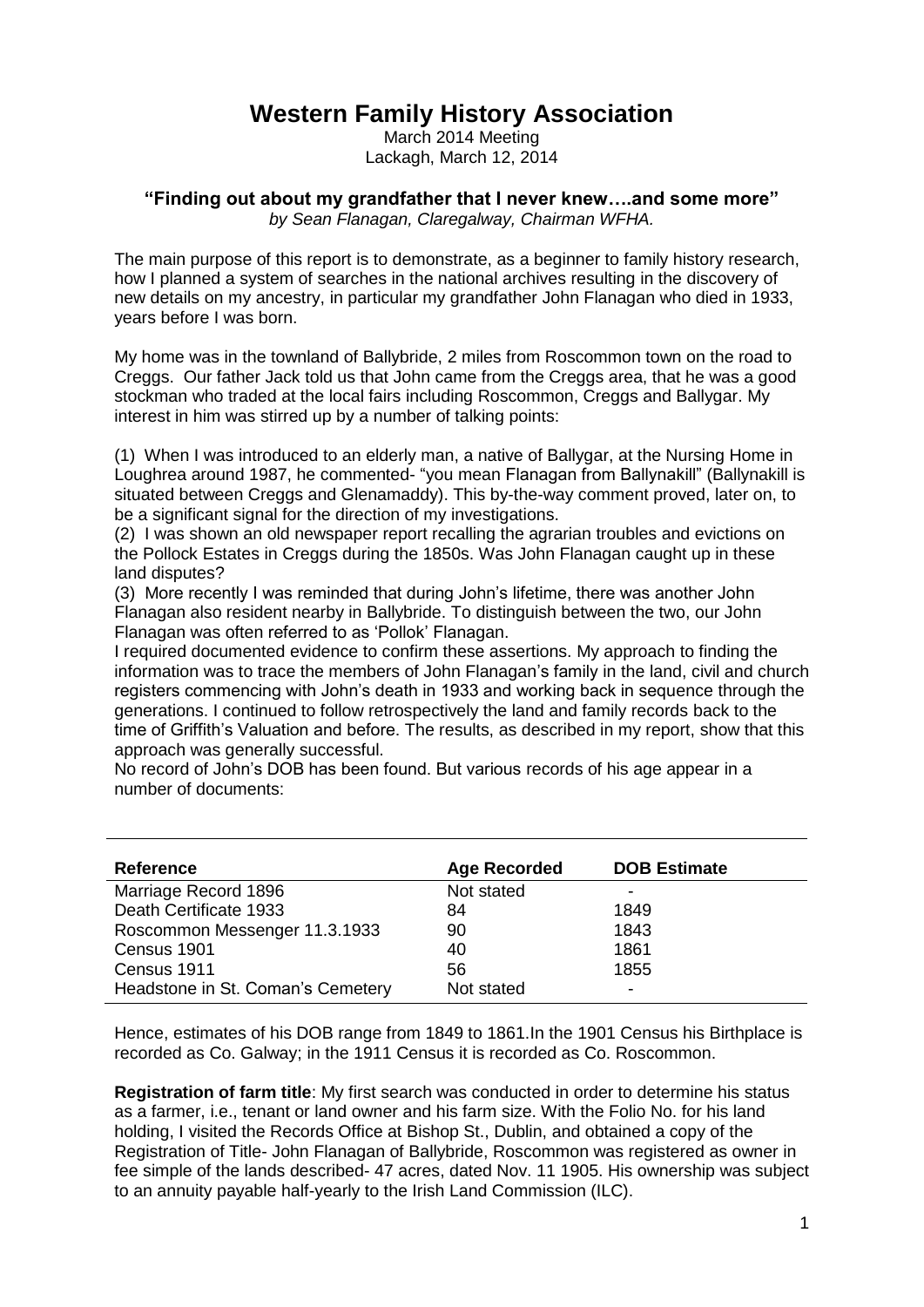I then asked when did he acquire his farm or who was there before him? The Land Records Office was unable to help because their records in Bishop St. only commence in 1905; he advised me to visit the Valuation Office in Lr. Abbey St.

The Valuation Office is the agency for property valuations in the Irish State. The Cancelled Land Books hold the valuation records of land and properties throughout Ireland. To locate the Cancelled Land Books holding the valuation records for John Flanagan, it was necessary for me to state the name of the county or barony, electoral division and parish. For a given parish, the valuation records are classified according to townland. The listed records in the Cancelled Land Books give the name of the occupier, the owner or lessor, description of property, the rateable valuation and the dates of any changes. These records extend back to the time of Griffith's Valuation in the 1850s. The valuation records are listed in manuscript format, hand written in ink onto printed forms.

In the Cancelled Land Book for the years 1894–1908 Townland of Ballybride, John is recorded as the Occupier of 47 acres in three lots Reference nos. 6, 7, 8, House, Offices & Land. The Immediate Lessor was Charles Raymond Pelly. In1908 the Immediate Lessor's name was stroked out and replaced with a new entry- "In fee, LAP". This means that in 1908 John became owner of his farm through the Land Purchase Act. The Wyndham Land Purchase Act 1903 facilitated tenants to purchase their farm holdings. The UK Government advanced £70m for land purchase loans. Through the ILC, 75% of tenants bought out their landlords. The land was registered in the name of the purchaser subject to an annuity payable to the ILC. The debt was attached to the property and not to the owner who was free to sell the property subject to the annuity. These records gave me an understanding of how John acquired ownership of his farm. Although it was a one-farm unit, there are 3 Reference nos. for the Valuation Map for reasons that will become clear later.

The next question was to determine when John commenced farming on this holding and who was there before him? Hence, I examined the records in the Cancelled Land Book for 1883–1894. Revisions in 1894 showed that John took over the tenancy from a Patrick Flanagan of whom I had no previous knowledge. This transfer appeared to be a normal father to son succession and, later on, I found evidence to verify this assumption. **The Cancelled Land Books** are unique because they relate people to a particular tenancy or property over the generations. The valuations were revised every 18 months to 5 years to ensure that everyone paid the correct amount of local taxation. Arising from the revisions, the changes are entered in the Cancelled Land Books, colour coded in ink and the year of the change is recorded in the right-hand margin of the manuscript.

Continuing back through the decades to Griffith's Valuation for Roscommon published in 1858, the records show that each of the 3 farm Lots, Reference nos. 6, 7, 8 was farmed at that time by a different Occupier, namely, John Mannion, Patrick Donoughan and Patrick Flanagan (25 acres), respectively. Thus, it is evident that in the later decades extending to the 1880s, Patrick acquired the tenements 6 & 7 as they became vacant. As a result of these acquisitions he increased his farm size to 47 acres.

**Perambulation Books:** Next question: when did Patrick commence farming in Ballybride? I had learned at earlier meetings of the Western Family History Association about the existence of Field Books and House Books, also known as Perambulation Books, compiled by surveyors in the years before Griffith's Valuation. The valuation documents compiled by the surveyors in the field after the perambulation of a district were published by the Board of Guardians and the Grand Jury to set their tax rates.

I asked at the Valuation Office whether they had a Perambulation Book for the Townland of Ballybide. It was located in the archives and the records show that a Patrick Nolan was the Occupier of Tenement 8 and that he was replaced by Patrick Flanagan in 1854. The Perambulation Book provided the first documented evidence for determining the year in which Patrick acquired his Tenement and commenced farming at Ballybride.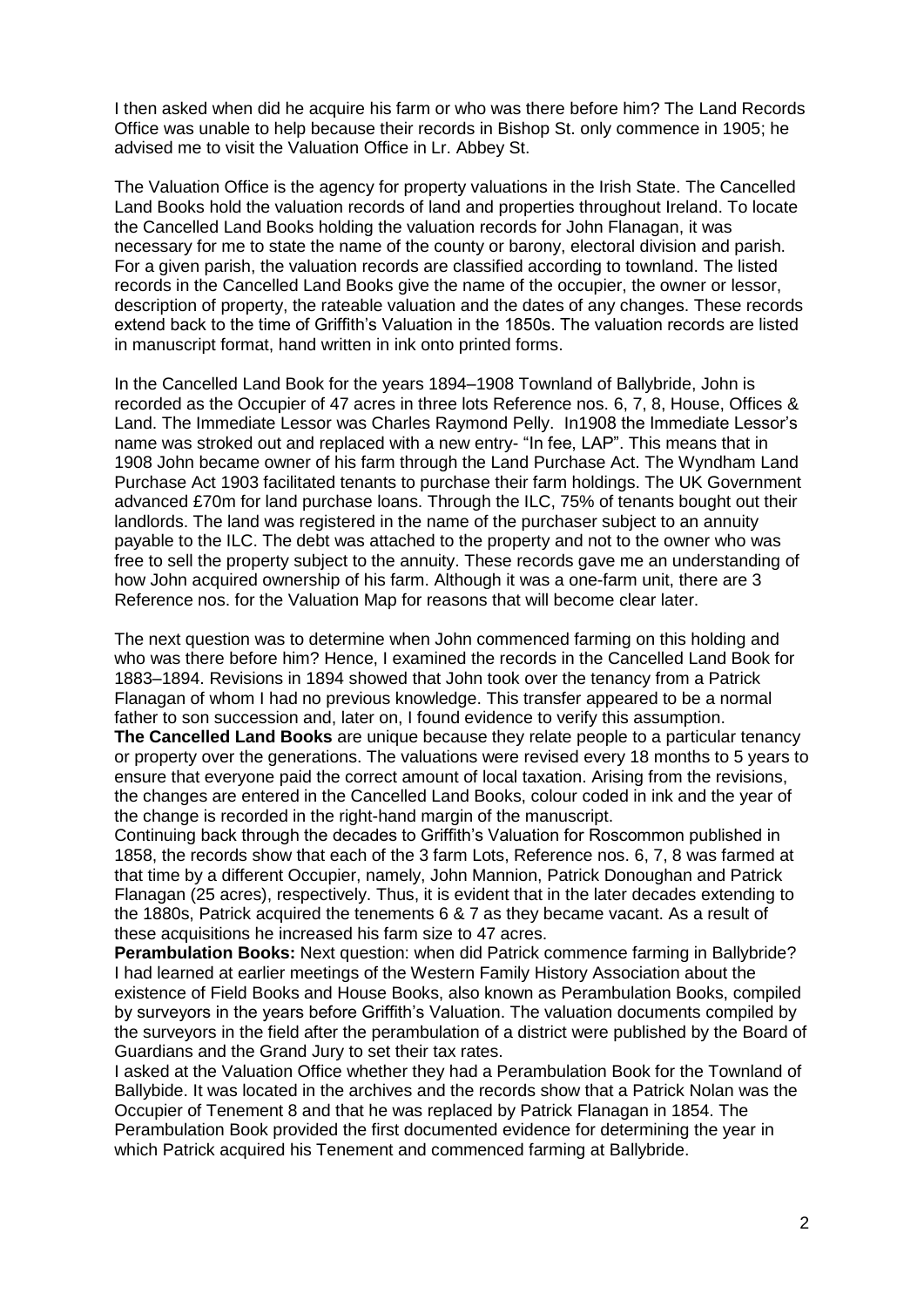This result led to the next question: was Patrick Flanagan farming elsewhere before he replaced Patrick Nolan in 1854 and, if so, where?" In considering which direction my research should turn next, Tom Norton's reference to 'Flanagan of Ballynakill', as mentioned earlier, offered the best signpost. I inspected the land records in Griffith's Valuation for the Civil Parish of Ballynakill, Barony of Ballymoe, Co. Galway, published in 1856. The records show that a Patrick Flanagan was a tenant occupier in the Townlands of Keeloges East and Rosdaul, Map Reference nos. 2d and 1, respectively.

**Griffith's Valuation Map Reference Nos.** At this point it is appropriate to explain the Map Reference nos. that are entered in Griffith's Valuation lists. The location of a property within a given townland can be found marked on the valuation map for that townland. The valuation map is based on the Ordnance Survey map for the townland in which the property is located. OS maps were first published in 1837. Each farm holding or property listed in the valuations in the Cancelled Land Books was given a reference number and this number was marked on the valuation map. Hence, the location of a given farm holding in a townland can be identified by finding the Reference no. on the map.

It has already been shown that in1854 a Patrick Flanagan was farming at Ballybride. In order to support the proposition that the two Patrick Flanagans were one and the same, the Cancelled Land Books for Ballynakill were examined again for Revisions. The revised records show that at Keeloges E. and Rosdaul in 1856, Patrick Flanagan was replaced by other tenants. It was concluded that Patrick Flanagan ceased farming at Ballynakill in 1856. **Revisions in the Cancelled Land Books** confirm the value of these Books in tracking the movements of tenants and identifying the changes of occupiers and lessors and the dates of such changes.

Arising from these findings, the next phase of my research was to collect evidence that the Patrick Flanagan who ceased farming at Ballynakill was the same man that commenced farming at Ballybride in 1854. To address this proposition, I adopted a new approach. I arranged for searches of the civil and church registers of the Flanagan family that resided at Ballynakill. These searches were conducted by the Heritage and Genealogy Centre in Strokestown. New and significant information was discovered.

The searches commenced with the marriage record of John Flanagan to try and identify the name of John's mother. No record of the mother's name was located on the Marriage Register. The next step was to search for marriage records of the siblings of John Flanagan to see if there was a mother's name listed or if the mother's name could be traced. Two marriage records were located: a Malachy Flanagan and a Martin Flanagan. But again neither marriage register for them included a record of the mother's name. So, the search for the mother's name was continued.

The next search was in the death records for the Ballybride area for any members of the Flanagan family. Two deaths were located, namely, the parents of John Flanagan-Patrick Flanagan died in Ballybride Roscommon, April 16 1892, age 65 yrs. Honor Flanagan died in Ballybride Roscommon, November 25 1893, age 70 yrs.

No other record of a Flanagan was located in the Townland of Ballybride. Next, the Roscommon records were searched for births and baptisms of the children of Patrick Flanagan and a woman called Honor. Because I believed that the family possibly originated in the Creggs area, the records for the Parish of Creggs were included in this search.

One birth record for a child of a Patrick Flanagan and an Honor Owens was located in the Roscommon Civil Birth records for 1864. This led to a search for other baptism records of children of this couple and six such records were identified. Significantly, the baptism records of the 3 eldest children were recorded in the Parish of Ballintubber and the 3 youngest children in the Parish of Roscommon. I am advised that the earlier records of